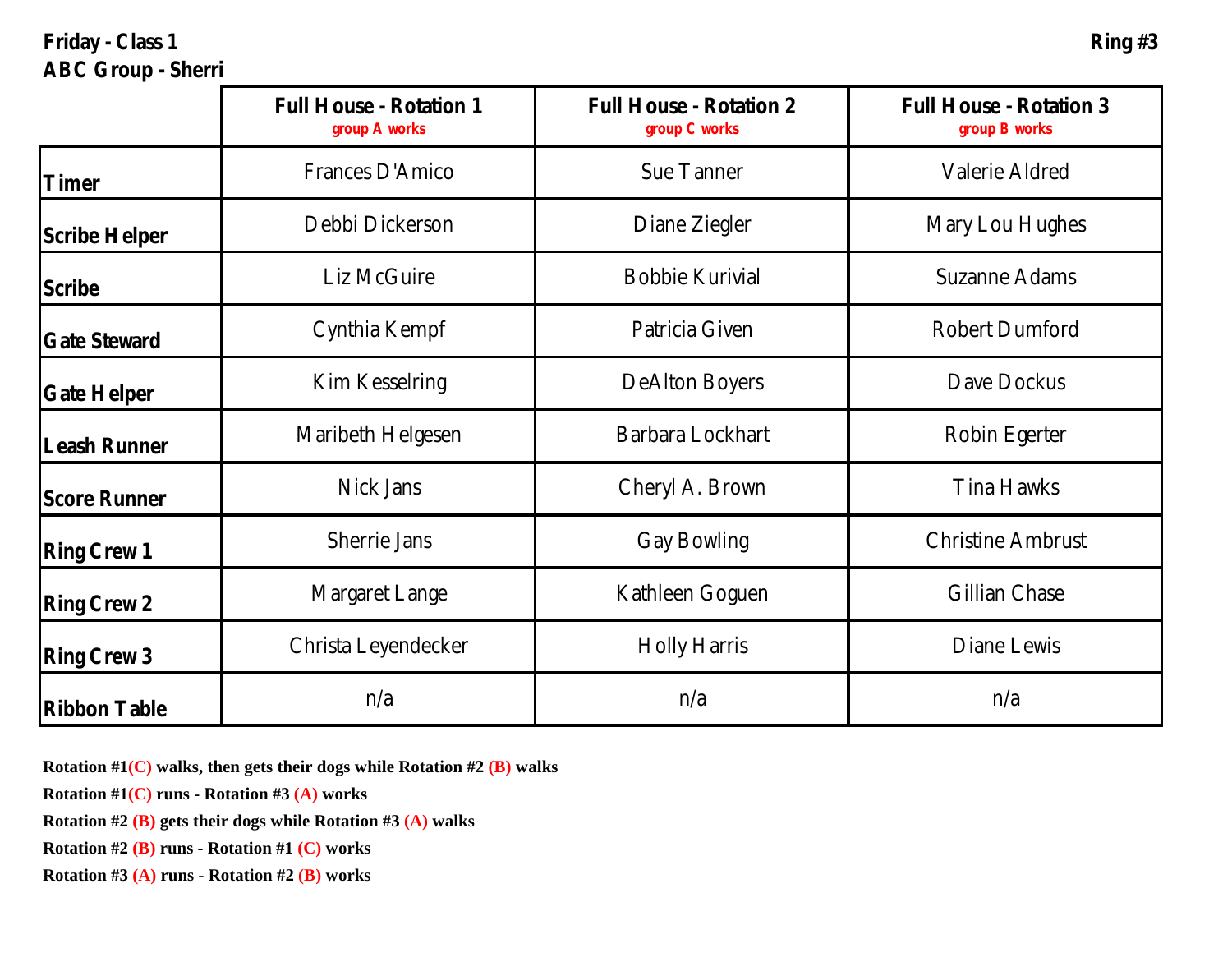Friday - Class 2 **Ring #2 Ring #2 ABC Group - Sherri**

|               | Jumpers - Rotation 4<br>group A works | Jumpers - Rotation 5<br>group C works | Jumpers - Rotation 6<br>group B works |
|---------------|---------------------------------------|---------------------------------------|---------------------------------------|
| Timer         | April McGavin                         | Sharon Tworek                         | Joy Lowe                              |
| Scribe Helper | Lynn Smith                            | Mary Hinckley                         | Jo C Nall                             |
| Scribe        | Sally Rojek                           | Diane Eggleston                       | Cheryl Motheral-Lynn                  |
| Gate Steward  | Debra McKnight                        | April Johnson-Mozzetti                | Barbara Losch-Montana                 |
| Gate Helper   | Sandra Jenson                         | Michelle McHale                       | <b>Bonnie Lucas</b>                   |
| Leash Runner  | Cheryl Phillips                       | Kara Osborne                          | Lisa Koras                            |
| Score Runner  | Patricia Mowery                       | Pamela McCaleb                        | Melissa John                          |
| Ring Crew 1   | Justic Platt                          | Mary Repko                            | Nan Rhodes                            |
| Ring Crew 2   | <b>Ginny Porter</b>                   | Christine Scott                       | Jim Koras                             |
| Ring Crew 3   | Terri Reel                            | Sue Tanner                            | Neil MacLeod                          |
| Ribbon Table  | Anne Sterman                          | Barbara Lockhart                      | Sally Treat                           |

**Rotation #4 (C) walks, then gets their dogs while Rotation #5 (B) walks**

**Rotation #4 (C) runs - Rotation #6 (A) works**

**Rotation #5 (B) gets their dogs while Rotation #6 (A) walks**

**Rotation #5 (B) runs - Rotation #4 (C) works**

**Rotation #6 (A) runs - Rotation #5 (B) works**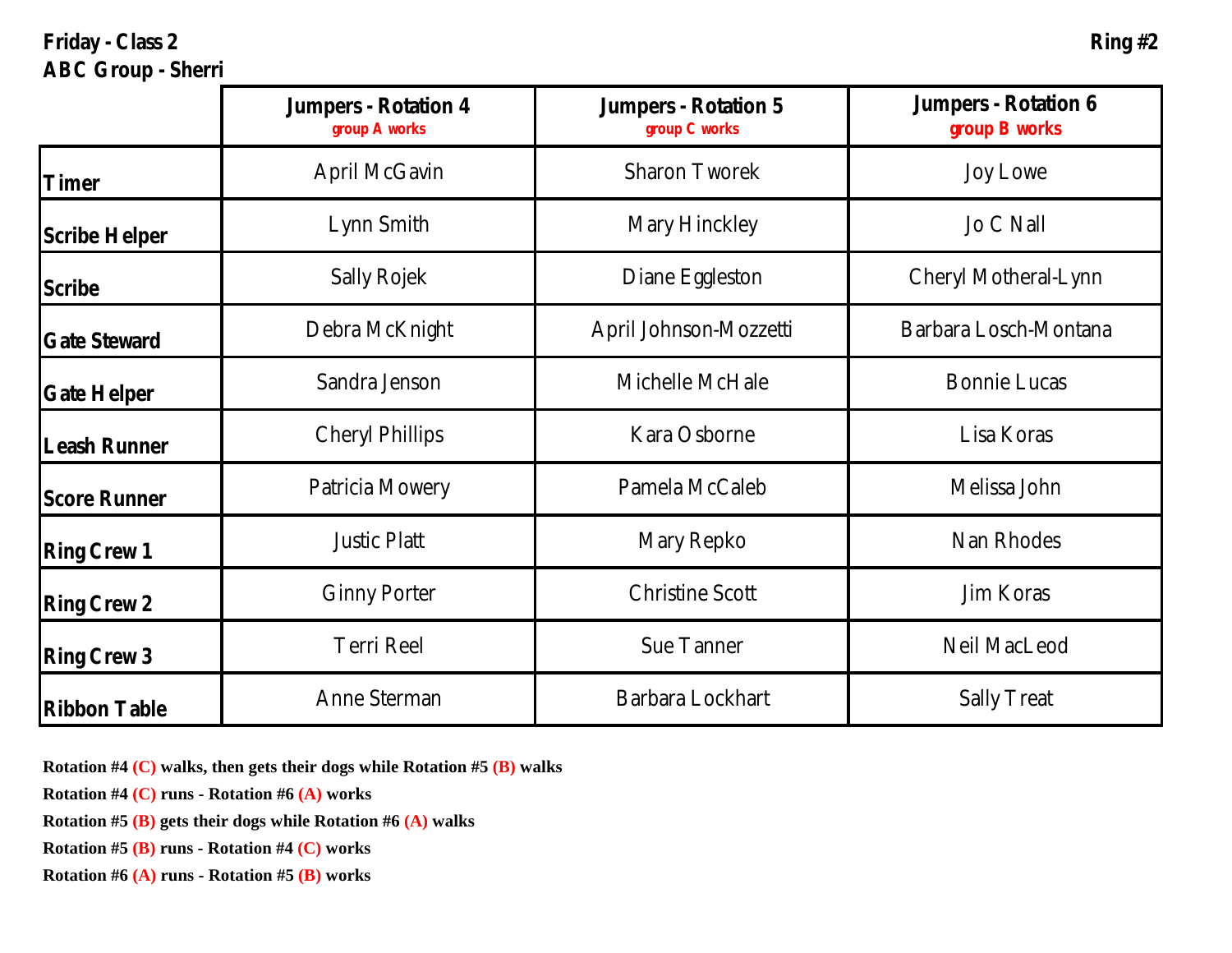**Friday - Class 3 Ring #1 ABC Group - Sherri**

|               | Standard - Rotation 7<br>group A works | Standard - Rotation 8<br>group C works | Standard - Rotation 9<br>group B works |
|---------------|----------------------------------------|----------------------------------------|----------------------------------------|
| Timer         | Brenda Weitzel                         | Jennifer Baiocco                       | Breanna Sweely                         |
| Scribe Helper | Gail Ways                              | Kathleen Goguen                        | Alicia Ziesmer                         |
| Scribe        | Susan Warner                           | Rebecca Henderson                      | Kathy Kennedy-Dennis                   |
| Gate Steward  | Cheryl Walters                         | Rachel Richard                         | Jane Tutton                            |
| Gate Helper   | Julia Ritenaur                         | Susanne Howarth                        | Scottie Wilson                         |
| Leash Runner  | Diane Lynn Stojanovich                 | Gay Bowling                            | Linda Neale                            |
| Score Runner  | Karin Shapiro                          | Patricia Given                         | Kathleen Sumner                        |
| Ring Crew 1   | Donna Shelton                          | Mary Lou Kuklentz                      | Kristina Maze                          |
| Ring Crew 2   | Christine Thompson                     | Cindy Little                           | Evans Sumner                           |
| Ring Crew 3   | Christine Youngblood                   | DeAlton Boyers                         | Don White                              |
| Ribbon Table  | Anne Sterman                           | Ruth Ann Stewart                       | Ann Wells                              |

**Rotation #7 (C) walks, then gets their dogs while Rotation #8 (B) walks**

**Rotation #7 (C) runs - Rotation #9 (A) works**

**Rotation #8 (B) gets their dogs while Rotation #9 (A) walks**

**Rotation #8 (B) runs - Rotation #7 (C) works**

**Rotation #9 (A) runs - Rotation #8 (B) works**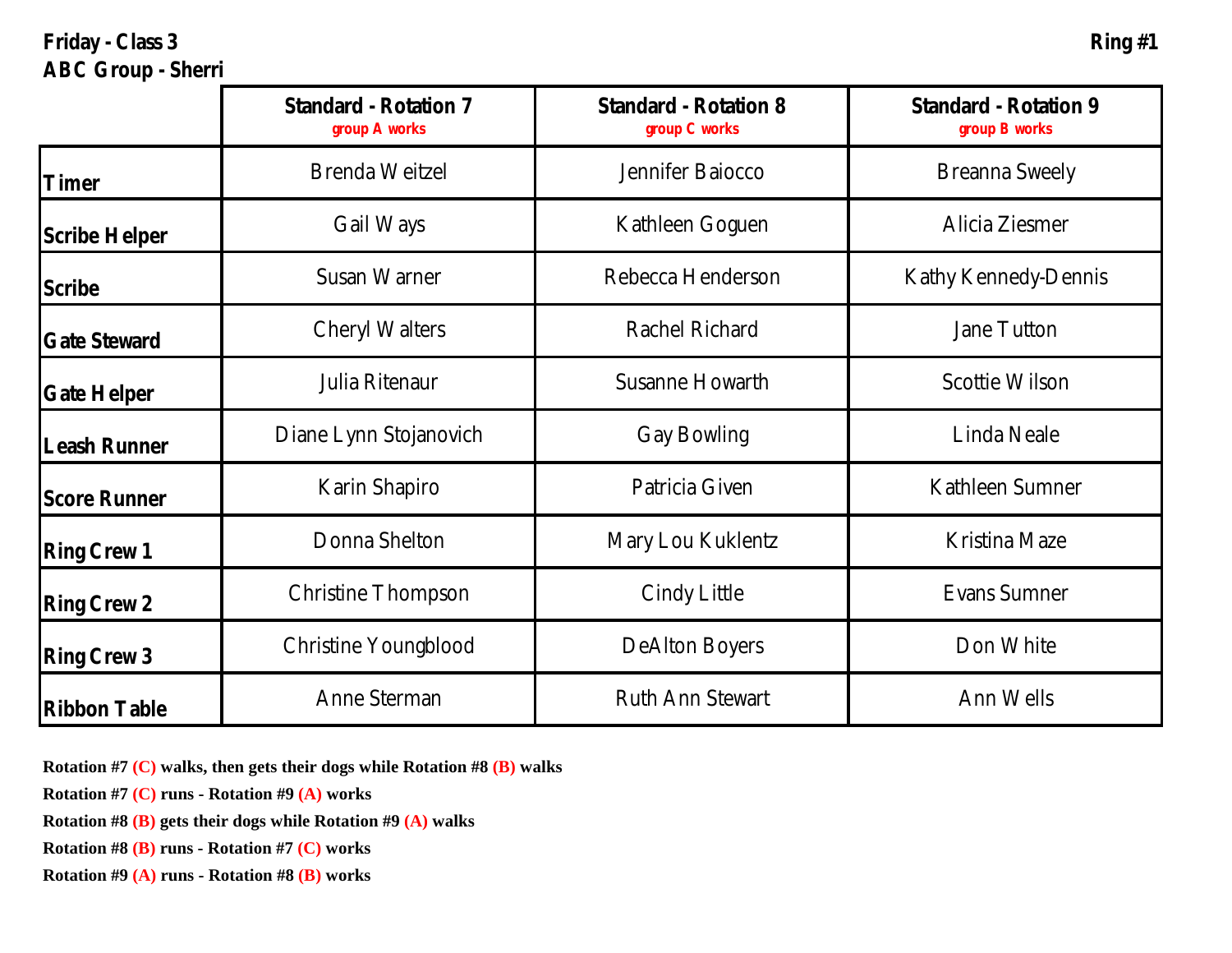Saturday - Class 1 **Ring #1** 

## **ABC Group - Sherri**

|               | Wildcard - Rotation 1<br>group C works | Wildcard - Rotation 2<br>group B works | Wildcard - Rotation 3<br>group A works |
|---------------|----------------------------------------|----------------------------------------|----------------------------------------|
| Timer         | Sharon Tworek                          | Scottie Wilson                         | Patricia Mowery                        |
| Scribe Helper | Sue Tanner                             | Gillian Chase                          | Brenda Weitzel                         |
| Scribe        | Mary Hinckley                          | <b>Breanne Sweely</b>                  | Liz McGuire                            |
| Gate Steward  | Rebecca Henderson                      | Joy Lowe                               | Terri Reel                             |
| Gate Helper   | Rachel Richard                         | Neil MacLeod                           | Gail Ways                              |
| Leash Runner  | Holly Harris                           | Melissa John                           | <b>Ginny Porter</b>                    |
| Score Runner  | Michelle McHale                        | Nan Rhodes                             | Debra McKnight                         |
| Ring Crew 1   | Jennifer Baiocco                       | Amy Wiley                              | Justin Platt                           |
| Ring Crew 2   | Diane Ziegler                          | Barbara Losch-Montana                  | Cheryl Phillips                        |
| Ring Crew 3   | Tim McHale                             | Linda Neale                            | April McGavin                          |
| Ribbon Table  | n/a                                    | n/a                                    | Anne Sterman                           |
| Ribbon Table  | n/a                                    | n/a                                    | Sandra Jensen                          |

**Rotation #1(B) walks, then gets their dogs while Rotation #2 (A) walks**

**Rotation #1(B) runs - Rotation #3 (C) works**

**Rotation #2 (A) gets their dogs while Rotation #3 (C) walks**

**Rotation #2 (A) runs - Rotation #1 (B) works**

**Rotation #3 (C) runs - Rotation #2 (A) works**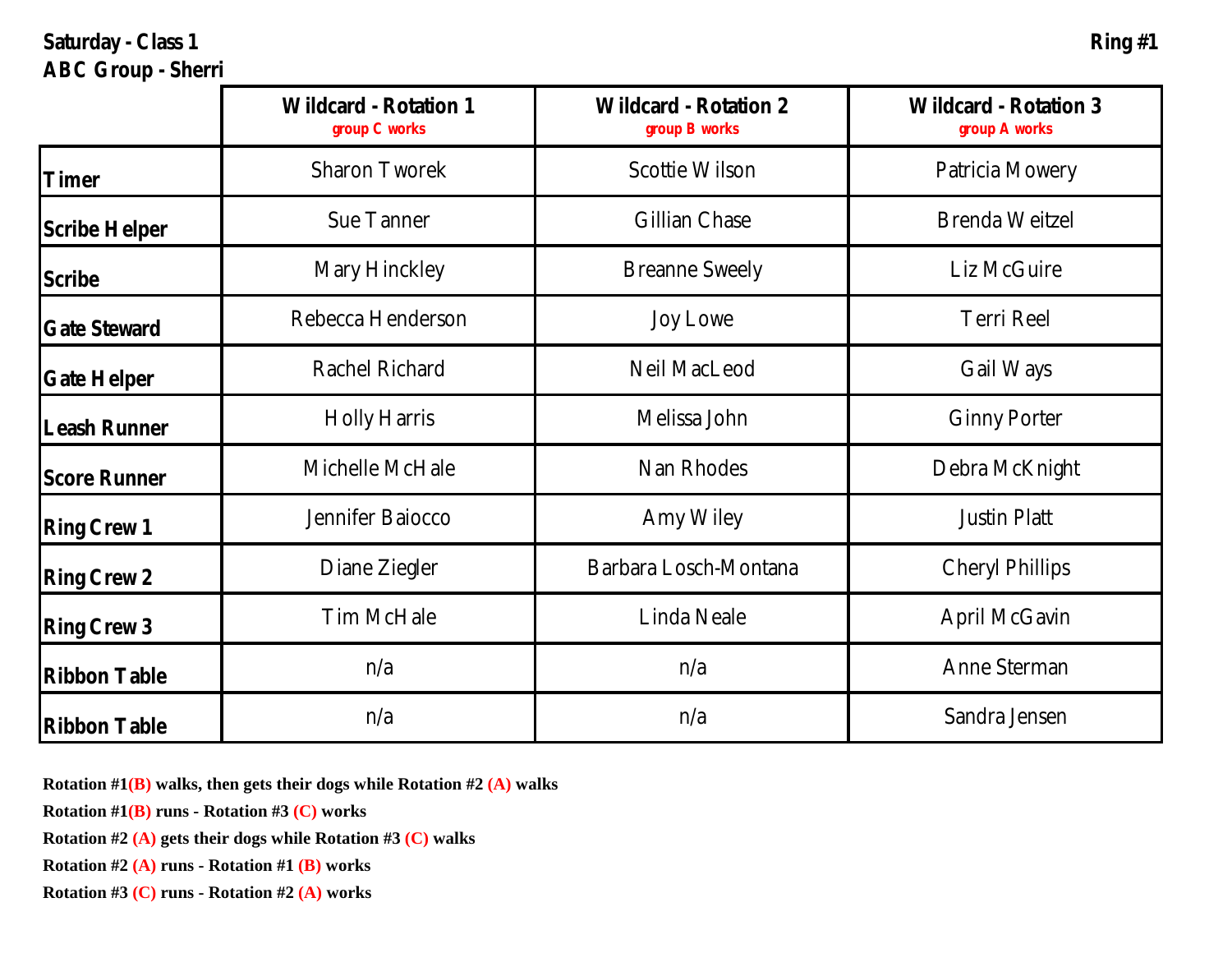Saturday - Class 2 **Ring #2 Ring #2** 

## **ABC Group - Sherri**

|               | Standard - Rotation 4<br>group C works | Standard - Rotation 5<br>group B works | Standard - Rotation 6<br>group A works |
|---------------|----------------------------------------|----------------------------------------|----------------------------------------|
| Timer         | Diane Eggleston                        | Dave Dockus                            | Kim Kesselring                         |
| Scribe Helper | Cindy Little                           | Diane Lewis                            | Julie Ritenaur                         |
| Scribe        | Susan Howarth                          | Suzanne Adams                          | Susan Warren                           |
| Gate Steward  | Ruth Ann Stewart                       | Robert Dumford                         | Sandra Jensen                          |
| Gate Helper   | DeAlton Boyers                         | Alicia Ziesmer                         | Debbi Dickerson                        |
| Leash Runner  | Cheryl Brown                           | Jim Karas                              | Lynn Smith                             |
| Score Runner  | Gay Bowling                            | Lisa Karas                             | Donna Shelton                          |
| Ring Crew 1   | Pamela McCaleb                         | Christine Ambrust                      | Karin Shapiro                          |
| Ring Crew 2   | Kara Osborne                           | Robin Egerter                          | Frances D'Amico                        |
| Ring Crew 3   | Mary Repko                             | Ann Wells                              | Cheryl Walters                         |
| Ribbon Table  | Christina Scott                        | Mary Lou Hughes                        | Patricia Young                         |

**Rotation #4 (B) walks, then gets their dogs while Rotation #5 (A) walks**

**Rotation #4 (B) runs - Rotation #6 (C) works**

**Rotation #5 (A) gets their dogs while Rotation #6 (C) walks**

**Rotation #5 (A) runs - Rotation #4 (B) works**

**Rotation #6 (C) runs - Rotation #5 (A) works**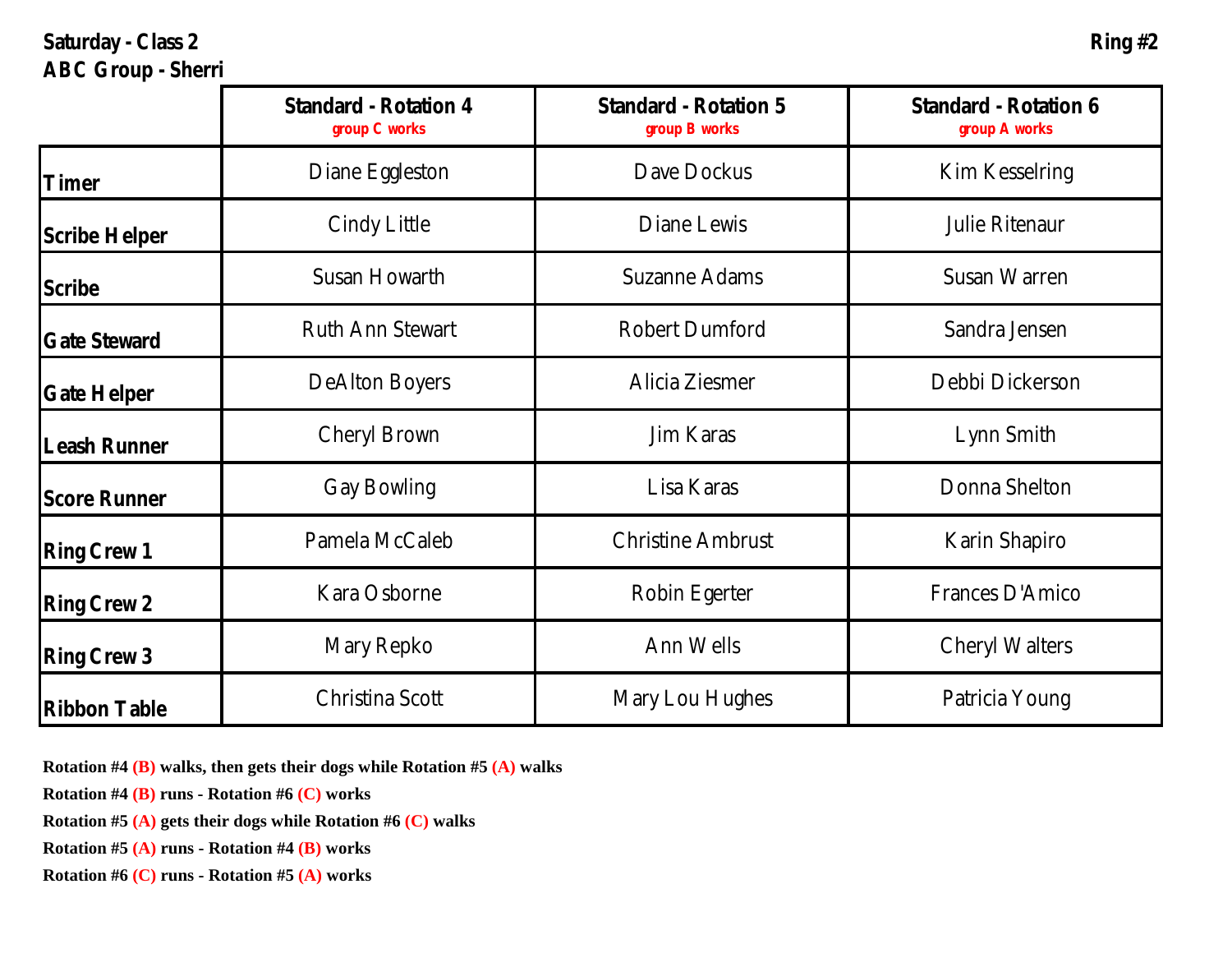**Saturday - Class 3 Ring #3 ABC Group - Sherri**

|               | Jackpot - Rotation 7<br>group C works | Jackpot - Rotation 8<br>group B works | Jackpot - Rotation 9<br>group A works |
|---------------|---------------------------------------|---------------------------------------|---------------------------------------|
| Timer         | Bobbie Kurivial                       | Joy Lowe                              | Patricia Young                        |
| Scribe Helper | Rebecca Henderson                     | Jo C Nall                             | Margaret Lange                        |
| Scribe        | Mary Lou Kuklentz                     | Kathy Kennedy-Dennis                  | Sally Rojek                           |
| Gate Steward  | April Johnson-Mozzetti                | Bonnie Lucas                          | Cynthis Kempf                         |
| Gate Helper   | Diane Ziegler                         | Tina Hawks                            | Christa Leyendecker                   |
| Leash Runner  | Barbara Lockhart                      | Sally Treat                           | Christine Thompson                    |
| Score Runner  | Kathleen Goguen                       | Judith Young                          | Diane Lynn Stojanovich                |
| Ring Crew 1   | Jennifer Baiocco                      | Amy Wiley                             | Sherrie Jans                          |
| Ring Crew 2   | Patricia Given                        | Kathleen Sumner                       | Nick Jans                             |
| Ring Crew 3   | Pamela McCaleb                        | Evans Sumner                          | Christina Youngblook                  |
| Ribbon Table  | Holly Harris                          | Valerie Alred                         | Maribeth Helgesen                     |

**Rotation #7 (B) walks, then gets their dogs while Rotation #8 (A) walks**

**Rotation #7 (B) runs - Rotation #9 (C) works**

**Rotation #8 (A) gets their dogs while Rotation #9 (C) walks**

**Rotation #8 (A) runs - Rotation #7 (B) works**

**Rotation #9 (C) runs - Rotation #8 (A) works**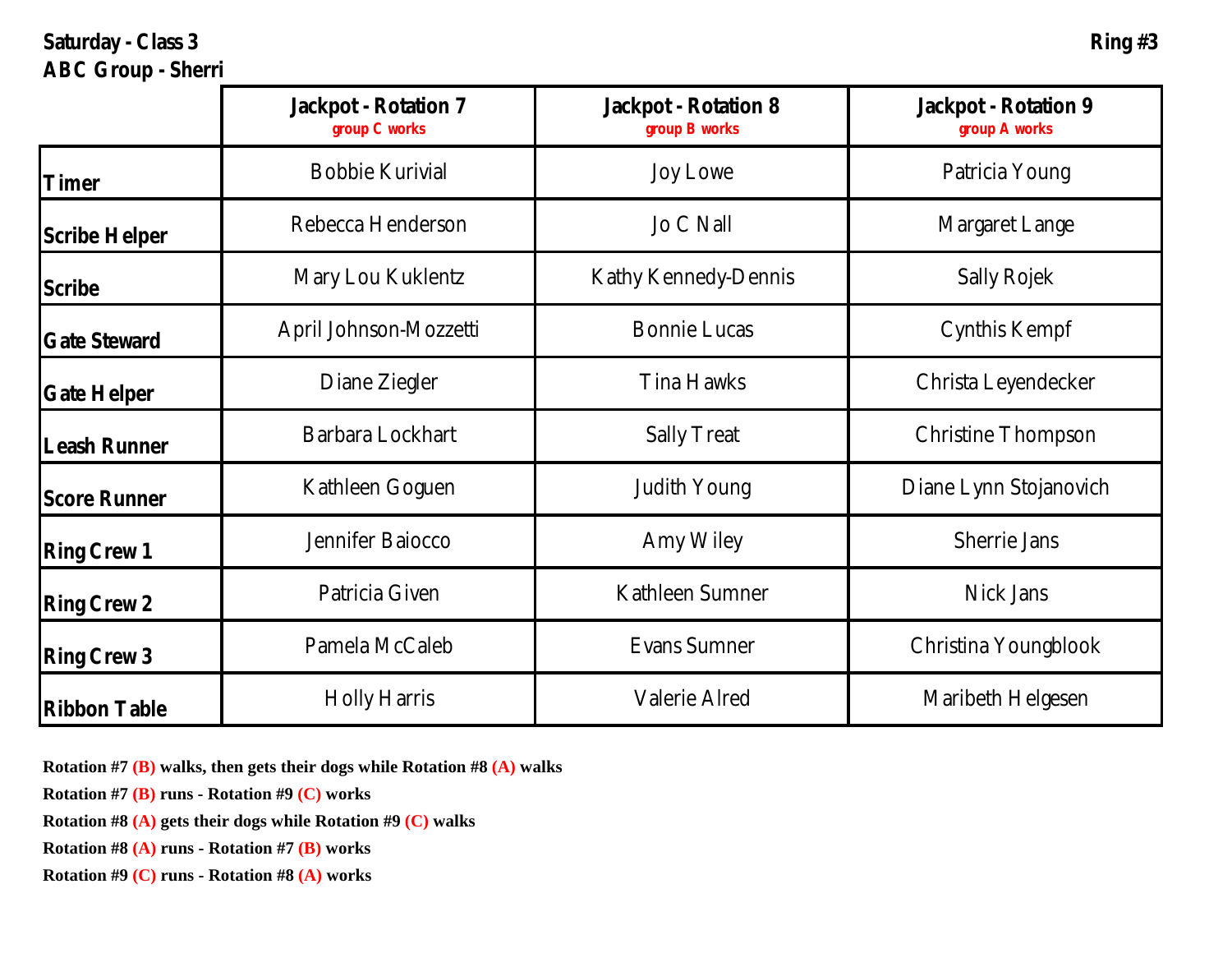**Sunday - Class 1 Ring #2 ABC Group - Sherri**

|               | Standard - Rotation 1<br>group B works | Standard - Rotation 2<br>group A works | Standard - Rotation 3<br>group C works |
|---------------|----------------------------------------|----------------------------------------|----------------------------------------|
| Timer         | Suzanne Adams                          | Terri Reel                             | Susanne Howarth                        |
| Scribe Helper | Robin Egerter                          | Patricia Young                         | Mary Lou Kuklentz                      |
| Scribe        | Cheryl Motheral-Lynn                   | Sally Rojek                            | Cindy Little                           |
| Gate Steward  | Valerie Alred                          | Brenda Weitzel                         | Rebecca Henderson                      |
| Gate Helper   | Kathy Kennedy-Dennis                   | Cheryl Walters                         | Patricia Given                         |
| Leash Runner  | Amy Wiley                              | Donna Shelton                          | Diane Eggleston                        |
| Score Runner  | Jim Koras                              | Julia Ritenaur                         | Diane Ziegler                          |
| Ring Crew 1   | Lisa Koras                             | Kim Kesselring                         | Cheryl Brown                           |
| Ring Crew 2   | Christina Armbrust                     | April McGavin                          | Holly Harris                           |
| Ring Crew 3   | Jane Tutton                            | Christine Thompson                     | Mary Hinckley                          |
| Ribbon Table  | n/a                                    | n/a                                    | April Johnson-Mozzetti                 |

**Rotation #1(A) walks, then gets their dogs while Rotation #2 (C) walks**

**Rotation #1(A) runs - Rotation #3 (B) works**

**Rotation #2 (C) gets their dogs while Rotation #3 (B) walks**

**Rotation #2 (C) runs - Rotation #1 (A) works**

**Rotation #3 (B) runs - Rotation #2 (C) works**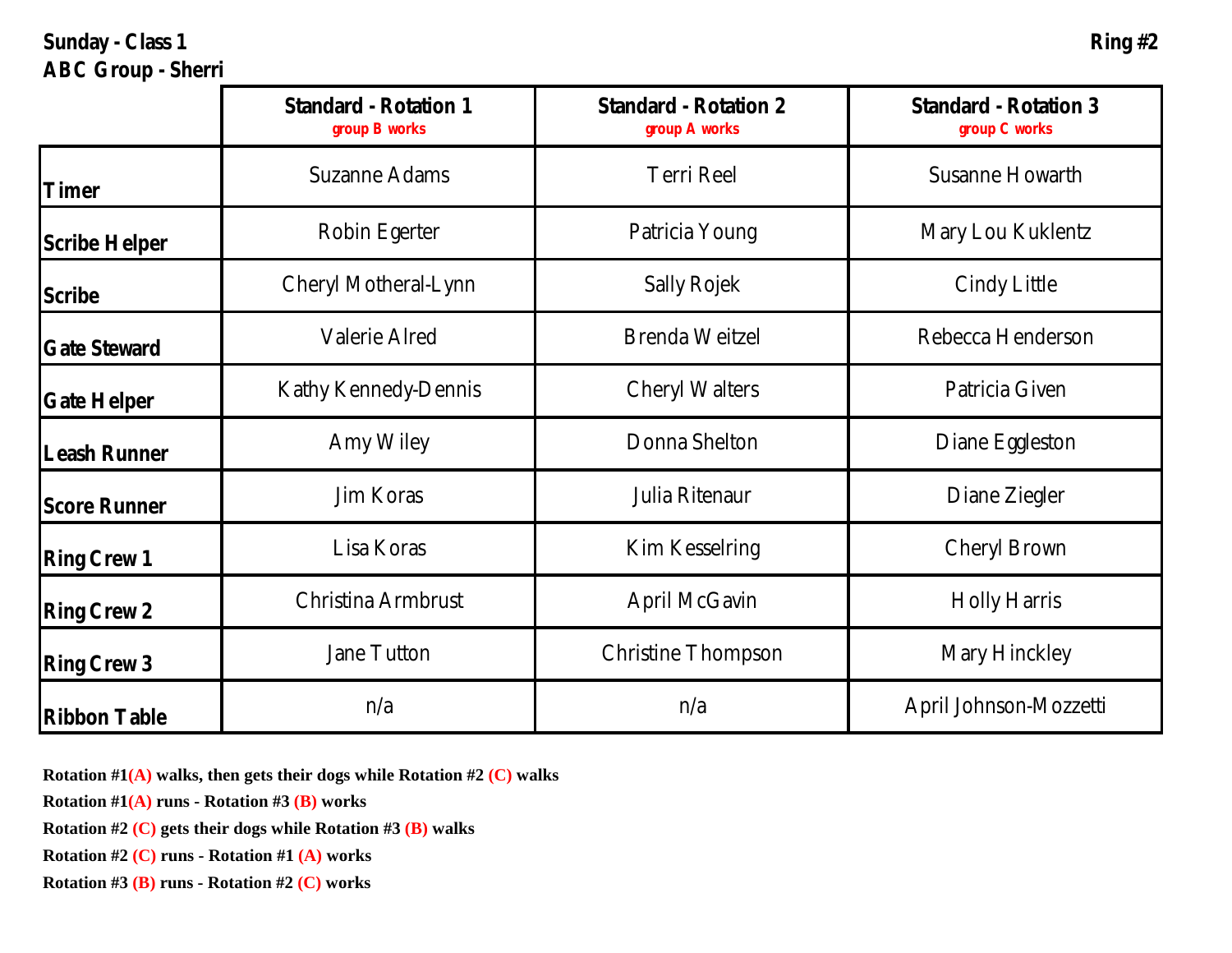**Sunday - Class 2 Ring #3 ABC Group - Sherri**

|               | Snooker - Rotation 4<br>group B works | Snooker - Rotation 5<br>group A works | Snooker - Rotation 6<br>group C works |
|---------------|---------------------------------------|---------------------------------------|---------------------------------------|
| Timer         | Gillian Chase                         | Christine Youngblood                  | Bobbie Kurivial                       |
| Scribe Helper | Joy Lowe                              | Debra McKnight                        | Sue Tanner                            |
| Scribe        | Breanna Sweely                        | Liz McGuire                           | Rachel Richard                        |
| Gate Steward  | Scottie Wilson                        | Sandra Jensen                         | Cindy Little                          |
| Gate Helper   | Cheryl Moteral-Lynn                   | Cheryl Walters                        | Kathleen Goguen                       |
| Leash Runner  | Tina Hawks                            | Sherrie Jans                          | Barbara Lockhart                      |
| Score Runner  | Diane Lewis                           | Gail Ways                             | Mary Repko                            |
| Ring Crew 1   | Kristina Maze                         | Nick Jans                             | Christine Scott                       |
| Ring Crew 2   | Nan Rhodes                            | Karen Shapiro                         | DeAlton Boyers                        |
| Ring Crew 3   | Sally Treat                           | Lynn Smith                            | Rebecca Henderson                     |
| Ribbon Table  | Melissa John                          | Anne Sterman                          | Cheryl Brown                          |

**Rotation #4 (A) walks, then gets their dogs while Rotation #5 (C) walks**

**Rotation #4 (A) runs - Rotation #6 (B) works**

**Rotation #5 (C) gets their dogs while Rotation #6 (B) walks**

**Rotation #5 (C) runs - Rotation #4 (A) works**

**Rotation #6 (B) runs - Rotation #5 (C) works**